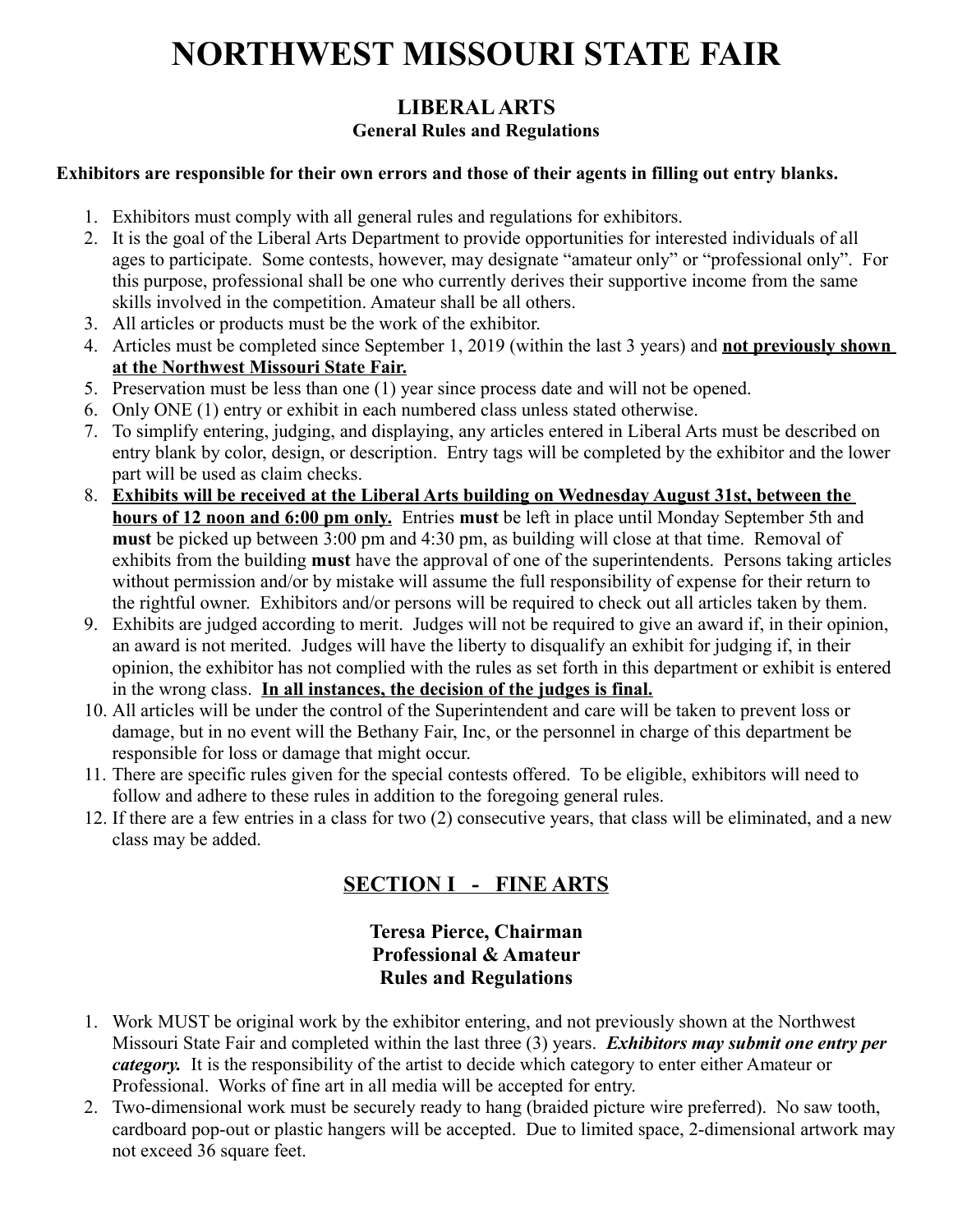- 3. Artist must provide any special materials and do installation for three-dimensional works requiring a special presentation.
- 4. The exhibitor understands that all work submitted is at the exhibitor's own risk. All articles will be under the control of the Superintendent and care will be taken to prevent loss or damage, but in no event will the Bethany Fair, Inc or the personnel in charge of this department be responsible for loss or damage that might occur. Any insurance coverage must be provided by the exhibitor.
- 5. Exhibitor tags will be available at check in.

### **CLASS 1 - PROFESSIONAL PAINTINGS**

|    | <b>Blue Ribbon Pays Red Pays</b> |  |
|----|----------------------------------|--|
| 1. |                                  |  |
| 2. |                                  |  |
| 3. |                                  |  |
| 4. |                                  |  |
| 5. |                                  |  |
| 6. |                                  |  |
| 7. |                                  |  |
| 8. |                                  |  |
|    |                                  |  |
|    |                                  |  |
|    |                                  |  |
|    |                                  |  |
|    |                                  |  |

### **CLASS 2 - AMATEUR PAINTINGS**

|    | <b>Blue Ribbon Pays Red Pays</b> |  |
|----|----------------------------------|--|
|    |                                  |  |
|    |                                  |  |
| 3. |                                  |  |
|    |                                  |  |
|    |                                  |  |
|    |                                  |  |
|    |                                  |  |
|    |                                  |  |
|    |                                  |  |
|    |                                  |  |
|    |                                  |  |
|    |                                  |  |
|    |                                  |  |
|    |                                  |  |
|    |                                  |  |
|    |                                  |  |

#### **CLASS 2A - AMATEUR PAINTINGS FOR AGES 14 AND UNDER**

| TORINING THEFT CHER |                                  |  |
|---------------------|----------------------------------|--|
|                     | <b>Blue Ribbon Pays Red Pays</b> |  |
|                     |                                  |  |
|                     |                                  |  |
|                     |                                  |  |
|                     |                                  |  |
|                     |                                  |  |
|                     |                                  |  |
|                     |                                  |  |
|                     |                                  |  |
|                     |                                  |  |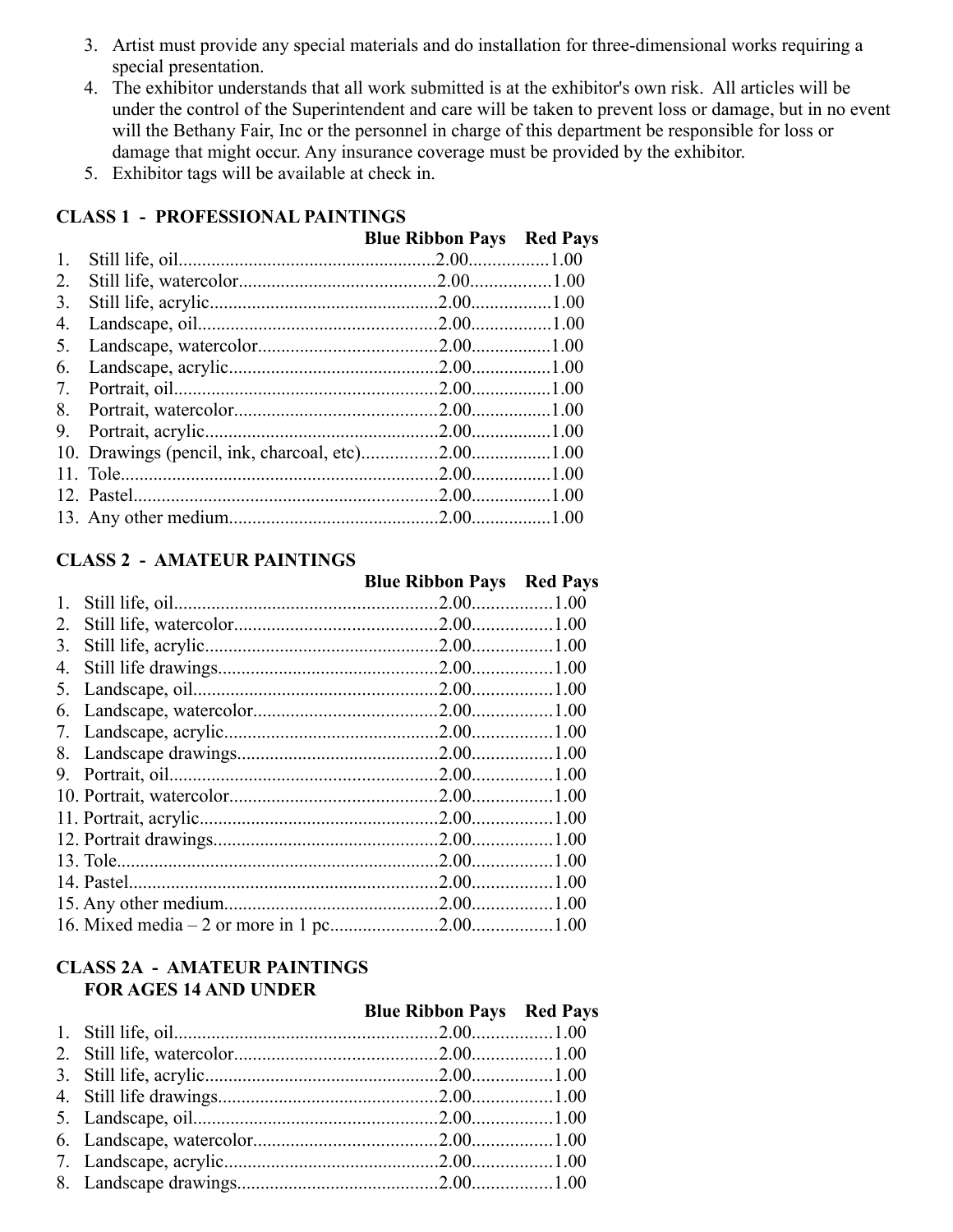#### **Blue Ribbon Pays Red Pays**

### **CLASS 3 - PHOTOGRAPHS**

- 1. Human interest....................................................2.00.................1.00 *Pictures of people or their way of life. Doesn't have to show people, but you should see something striking about human life.*
- 2. Composition........................................................2.00.................1.00 *Anything non-human. Meant to show objects in a unique way. Animal pics would go here.*
- 3. Special effects.....................................................2.00.................1.00 *Special effects show unique things ie: showing a sparklers trail, a pic with fish eye lens or a pic of people holding the leaning tower of Pisa*.
- 4. Computer altered or enhanced............................2.00.................1.00 *Computer altered is usually a change to a photograph that is not realistic. Enhanced color, ½ black and white & ½ color, think snapchat filters and effects.*

#### **CLASS 3A - PHOTOGRAPHS FOR AGES 14 & UNDER**

# **Blue Ribbon Pays Red Pays**

- 1. Human interest....................................................2.00.................1.00 *Pictures of people or their way of life. Doesn't have to show people, but you should see something striking about human life.*
- 2. Composition........................................................2.00.................1.00 *Anything non-human. Meant to show objects in a unique way. Animal pics would go here.*
- 3. Special effects.....................................................2.00.................1.00 *Special effects show unique things ie: showing a sparklers trail, a pic with fish eye lens or a pic of people holding the leaning tower of Pisa*.
- 4. Computer altered or enhanced............................2.00.................1.00 *Computer altered is usually a change to a photograph that is not realistic. Enhanced color, ½ black and white & ½ color, think snapchat filters and effects.*

# **HANDICRAFTS**

Garments and Household Articles will be judged on:

| Construction (workmanship)35 |  |
|------------------------------|--|
| General Appearance35         |  |
| Suitability to Purpose15     |  |
| Combination of Materials15   |  |
|                              |  |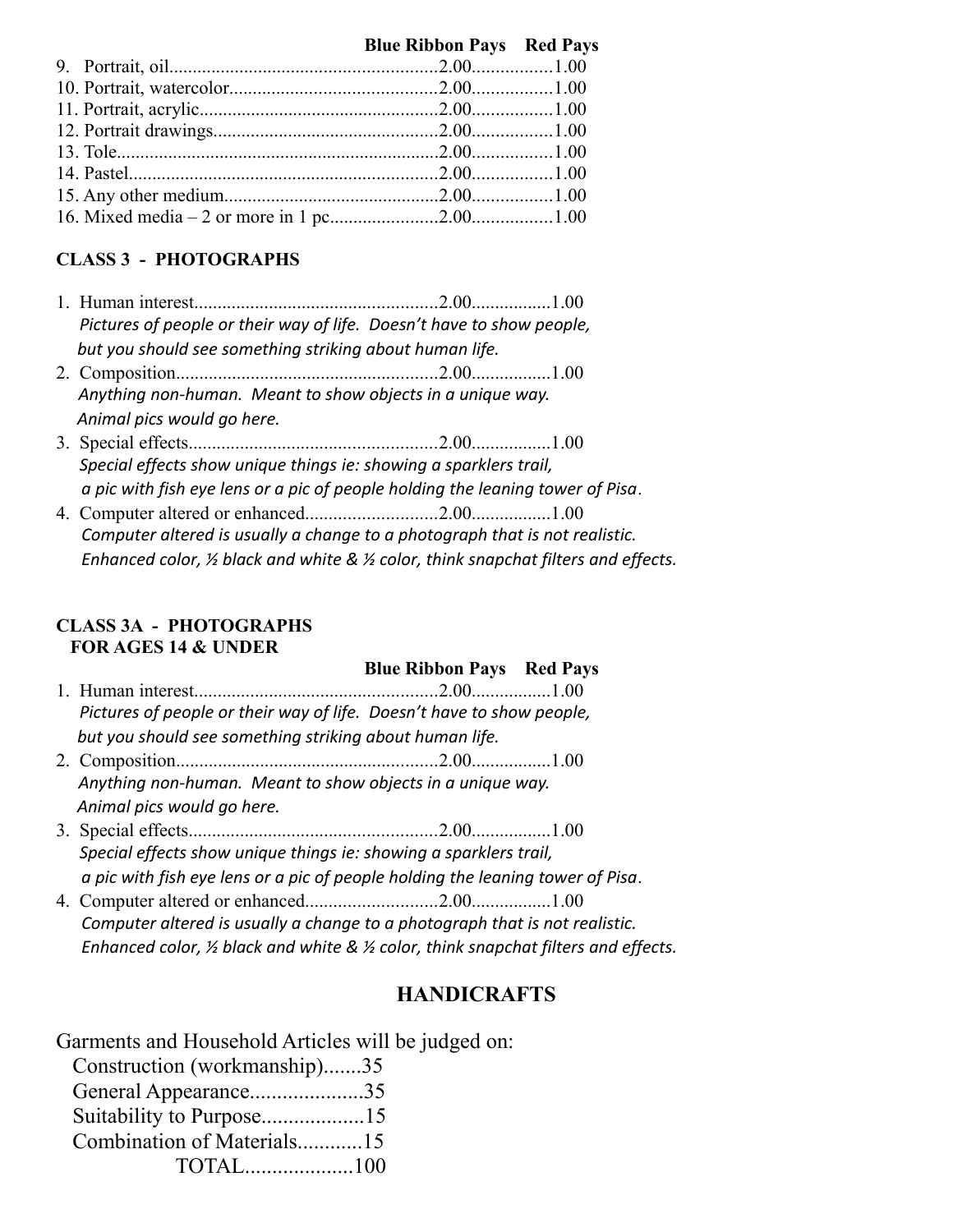Judging Criteria: All pictures, including framing, should be properly finished, including back. Size of worked picture (counted cross stitch, needle point or embroidery) should be size indicated for class, excluding mat and frame. All pictures and wall hangings must be framed or mounted, have wire or hook to hang and not exceed 24" x 36" in size. Exhibits must be properly cleaned and pressed.

#### **CLASS 4 - HANDICRAFTS**

|  | <b>Blue Ribbon Pays Red Pays</b> |
|--|----------------------------------|

#### **CLASS 4A - HANDICRAFTS FOR AGES 14 & UNDER**

 **Blue Ribbon Pays Red Pays**

# **SECTION II - FANCYWORK Prairie Queen Quilters Guild**

# **CLASS 5 - EMBROIDERY – WHITE THREAD**

|  | <b>Blue Ribbon Pays Red Pays</b> |  |
|--|----------------------------------|--|
|  |                                  |  |
|  |                                  |  |

#### **CLASS 6 - EMBROIDERY – COLORED THREAD**

|  | <b>Blue Ribbon Pays Red Pays</b> |  |
|--|----------------------------------|--|
|  |                                  |  |
|  |                                  |  |
|  |                                  |  |
|  |                                  |  |
|  |                                  |  |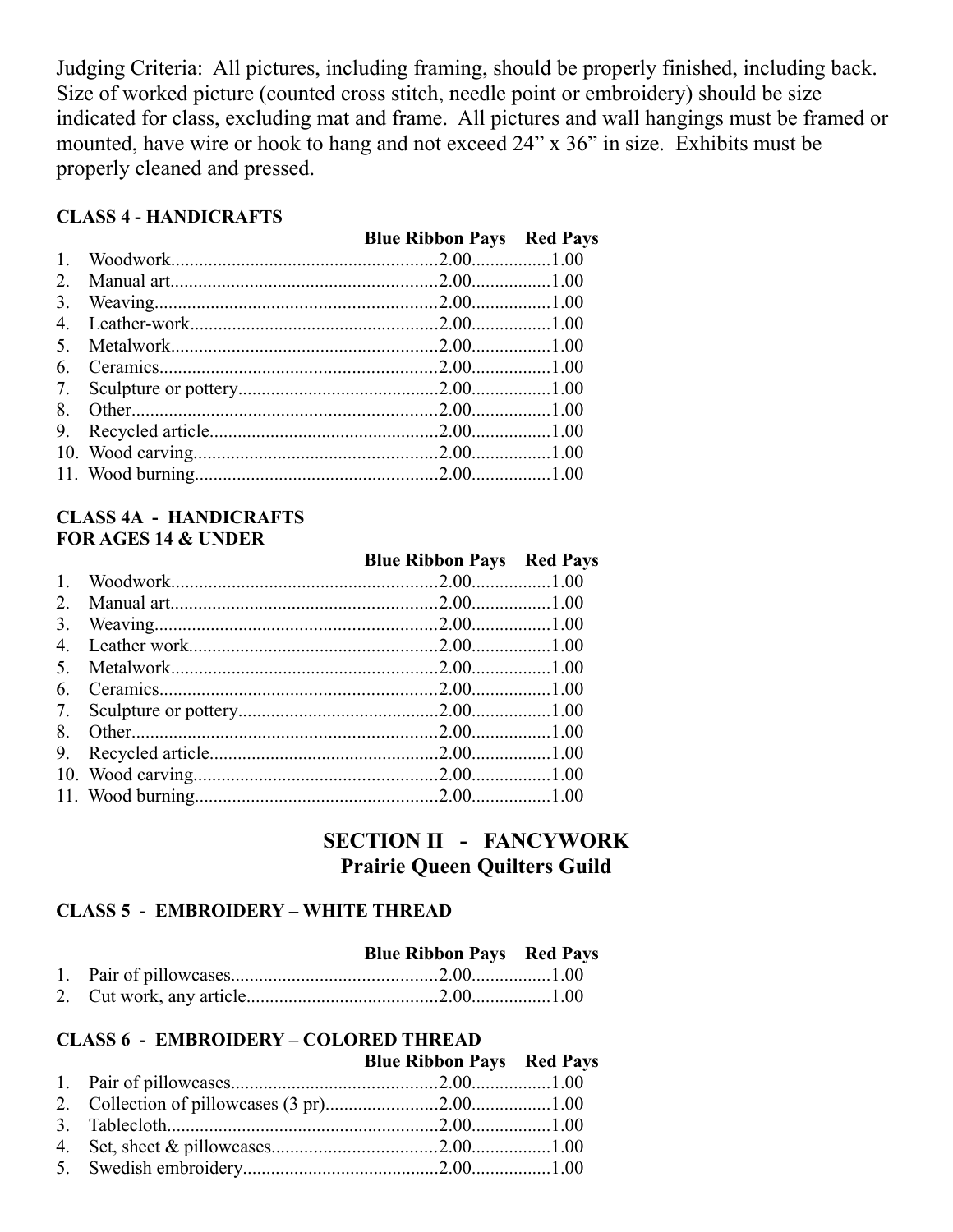#### **CLASS 7 - BEST ARTICLE**

# **Blue Ribbon Pays Red Pays**

| 5. Counted Cross Stitch |  |
|-------------------------|--|
|                         |  |
|                         |  |
| 6. Stamped Cross Stitch |  |
|                         |  |
|                         |  |
|                         |  |
|                         |  |

# **CLASS 8 - APPLIQUE WORK**

|  | <b>Blue Ribbon Pays Red Pays</b> |  |
|--|----------------------------------|--|
|  |                                  |  |

#### **CLASS 9 - KNITTING**

|  | <b>Blue Ribbon Pays Red Pays</b> |  |
|--|----------------------------------|--|
|  |                                  |  |
|  |                                  |  |
|  |                                  |  |
|  |                                  |  |
|  |                                  |  |
|  |                                  |  |

#### **CLASS 10 - STUFFED TOYS**

#### **Blue Ribbon Pays Red Pays**

#### **CLASS 11 - CROCHET WORK**

|  | <b>Blue Ribbon Pays Red Pays</b> |  |
|--|----------------------------------|--|
|  |                                  |  |
|  |                                  |  |
|  |                                  |  |
|  |                                  |  |
|  |                                  |  |
|  |                                  |  |
|  |                                  |  |
|  |                                  |  |
|  |                                  |  |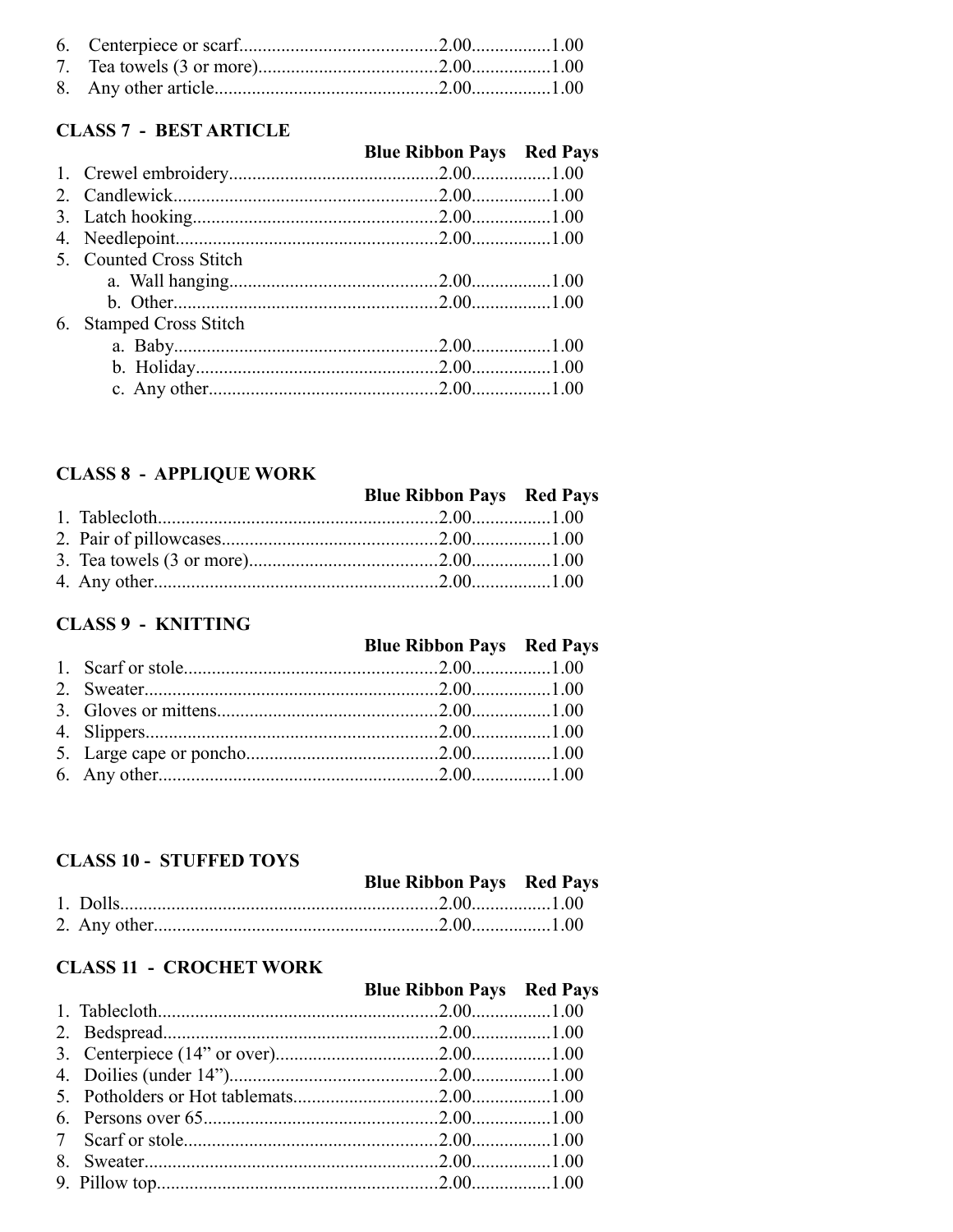#### **CLASS 12 - AFGHANS - FULL SIZE**

|  | <b>Blue Ribbon Pays</b> Red Pays |  |
|--|----------------------------------|--|
|  |                                  |  |
|  |                                  |  |
|  |                                  |  |
|  |                                  |  |

# **INFANTS DEPARTMENT**

#### **CLASS 13 - BABY AFGHAN OR BLANKET**

|  | <b>Blue Ribbon Pays Red Pays</b> |  |
|--|----------------------------------|--|
|  |                                  |  |
|  |                                  |  |
|  |                                  |  |
|  |                                  |  |
|  |                                  |  |

#### **CLASS 14 - SWEATER W/HOOD OR SWEATER W/BOOTIES Blue Ribbon Pays Red Pays**

#### **CLASS 15 - BABY SWEATER**

|  | <b>Blue Ribbon Pays Red Pays</b> |  |
|--|----------------------------------|--|
|  |                                  |  |
|  |                                  |  |

# **CLASS 16 - BABY DRESS**

|  | <b>Blue Ribbon Pays Red Pays</b> |  |
|--|----------------------------------|--|
|  |                                  |  |
|  |                                  |  |

#### **CLASS 17 - BABY BOOTIES**

|  | <b>Blue Ribbon Pays Red Pays</b> |  |
|--|----------------------------------|--|
|  |                                  |  |
|  |                                  |  |

# **SECTION III - HOUSEHOLD ARTS**

#### **CLASS 20 - GARMENTS**

|  | <b>Blue Ribbon Pays Red Pays</b> |  |
|--|----------------------------------|--|
|  |                                  |  |
|  |                                  |  |
|  |                                  |  |
|  |                                  |  |
|  |                                  |  |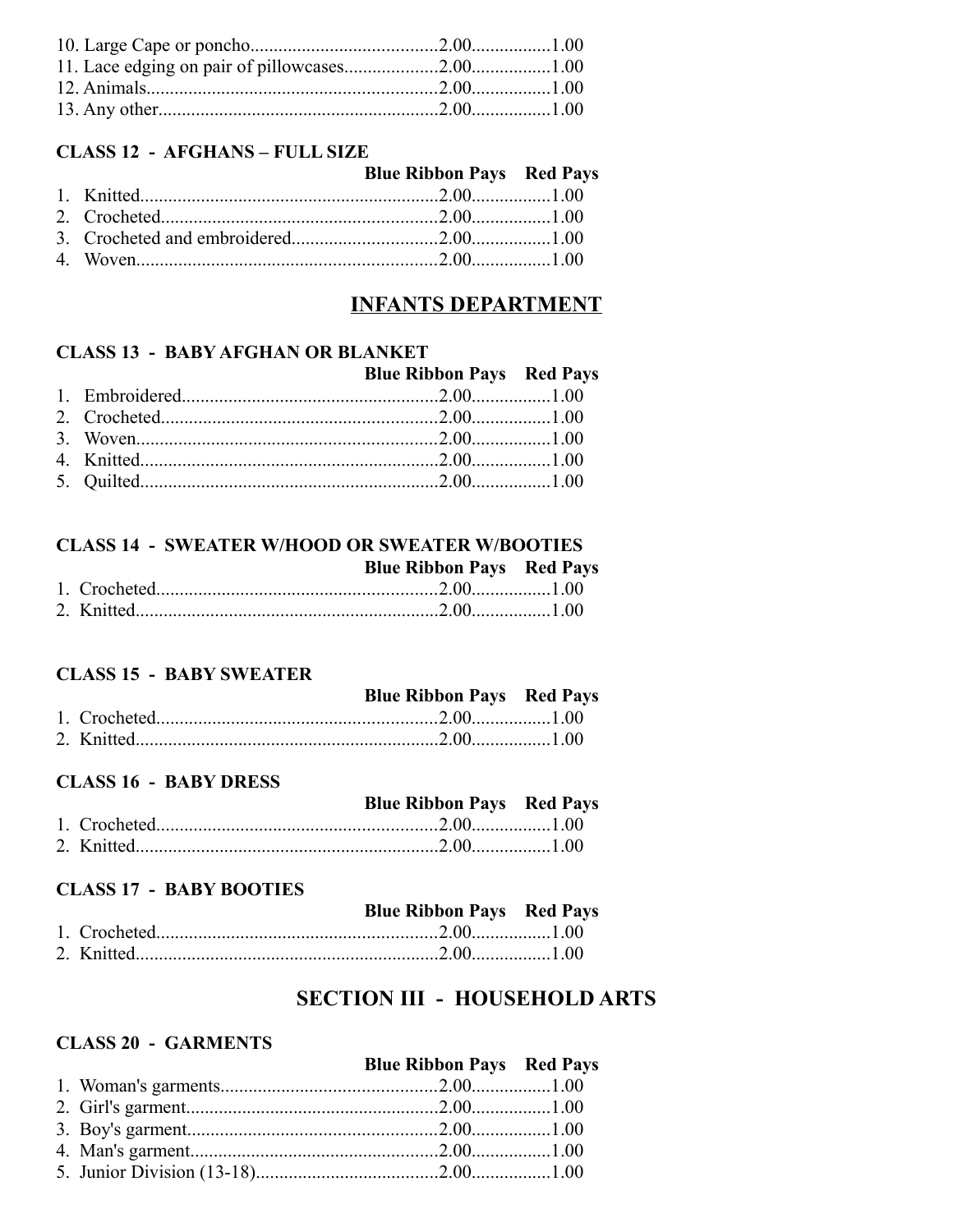|--|--|--|--|--|--|

#### **CLASS 21 - RUGS**

|  | <b>Blue Ribbon Pays Red Pays</b> |  |
|--|----------------------------------|--|
|  |                                  |  |
|  |                                  |  |
|  |                                  |  |
|  |                                  |  |
|  |                                  |  |

#### **CLASS 22 - QUILTING**

#### **Blue Ribbon Pays Red Pays**

| 1. Hand quilted    |  |
|--------------------|--|
|                    |  |
|                    |  |
|                    |  |
|                    |  |
| 2. Machine Quilted |  |
|                    |  |
|                    |  |
|                    |  |
|                    |  |
|                    |  |
|                    |  |
|                    |  |

|                                   | <b>Blue Ribbon Pays Red Pays</b> |  |
|-----------------------------------|----------------------------------|--|
| 3. EITHER Hand OR Machine Quilted |                                  |  |
|                                   |                                  |  |
|                                   |                                  |  |
|                                   |                                  |  |
|                                   |                                  |  |
|                                   |                                  |  |
|                                   |                                  |  |
|                                   |                                  |  |
|                                   | <b>Blue Ribbon Pays Red Pays</b> |  |

#### 4. **BOTH** Hand **AND** Machine Quilted

#### **Class 23 – MISCELLANEOUS**

# **Blue Ribbon Pays Red Pays**

| 2. Children's Division (12 and under) any item2.001.00   |  |
|----------------------------------------------------------|--|
| 3. Collection of doll clothes (3 or more pieces)2.001.00 |  |
|                                                          |  |
|                                                          |  |
|                                                          |  |
|                                                          |  |

### **CLASS 24 - NEEDLECRAFT**

|  | <b>Blue Ribbon Pays Red Pays</b> |  |
|--|----------------------------------|--|
|  |                                  |  |
|  |                                  |  |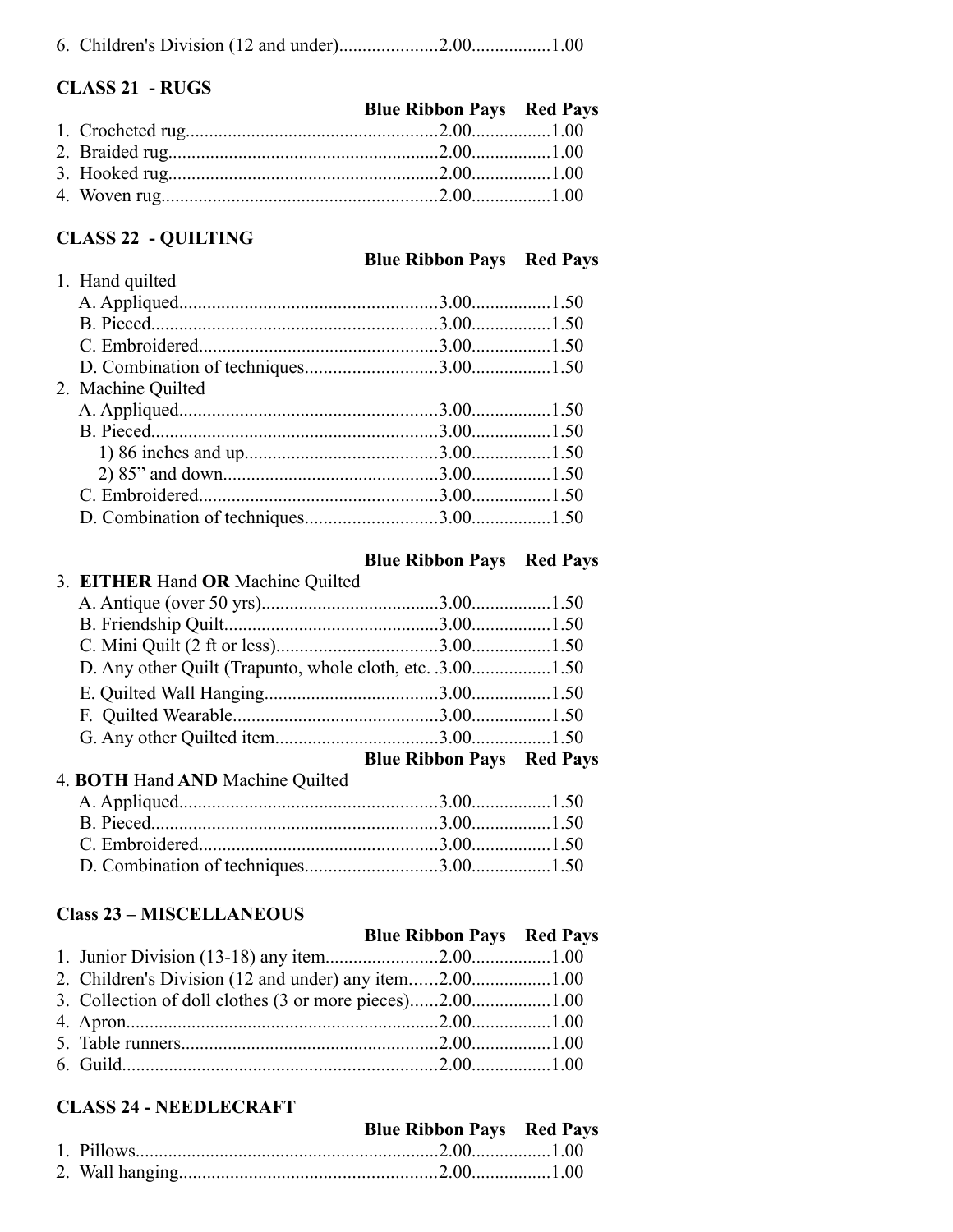#### **CLASS 25 – BABY QUILT**

|  | <b>Blue Ribbon Pays Red Pays</b> |  |
|--|----------------------------------|--|
|  |                                  |  |
|  |                                  |  |

# **SECTION IV - FLORICULTURE**

#### **Barbara Simpson, Chairman**

#### **Rules & Regulations**

- 1. Competitions are open to the public and first-time exhibitors are welcome. Design classes are limited to one entry per class. Horticulture specimens are limited to one entry per variety (or species) per class.
- 2. Each specimen must be properly labeled with variety name and/or common name. The show director and assistants will aid the exhibitors when needed to complete cards and in directing the placement of their exhibits in the proper area.
- 3. All specimens, flowers and foliage, in any show, must have been grown by the exhibitor(s) unless otherwise stated in the section rules. Plant entries must have been grown by exhibitor for no less than 90 days previous to show. No artificial flowers, foliage, fruit, plant material, nor cut fresh fruit or vegetable is permitted in any class unless otherwise stated in section rules.
- 4. The Superintendent shall have the right to remove from the building, at any time, any exhibit or part thereof which is unsightly, or believed to be diseased or pest-infested. All articles will be under the control of the Superintendent and care will be taken to prevent loss or damage, but in no event will the Bethany Fair, Inc or the personnel in charge of this department be responsible for loss or damage that might occur.
- 5. Decisions of the judges will be final. Awards will be made only if quality warrants.

#### **CLASS 30 - BOUQUET IN ANTIQUE CONTAINER**

|                                             | <b>Blue Ribbon Pays Red Pays</b> |  |
|---------------------------------------------|----------------------------------|--|
|                                             |                                  |  |
|                                             |                                  |  |
| Not more than 5" in height, depth and width |                                  |  |
|                                             |                                  |  |

#### **CLASS 31 - ROSES**

|  | <b>Blue Ribbon Pays Red Pays</b> |  |
|--|----------------------------------|--|
|  |                                  |  |
|  |                                  |  |
|  |                                  |  |
|  |                                  |  |
|  |                                  |  |
|  |                                  |  |
|  |                                  |  |
|  |                                  |  |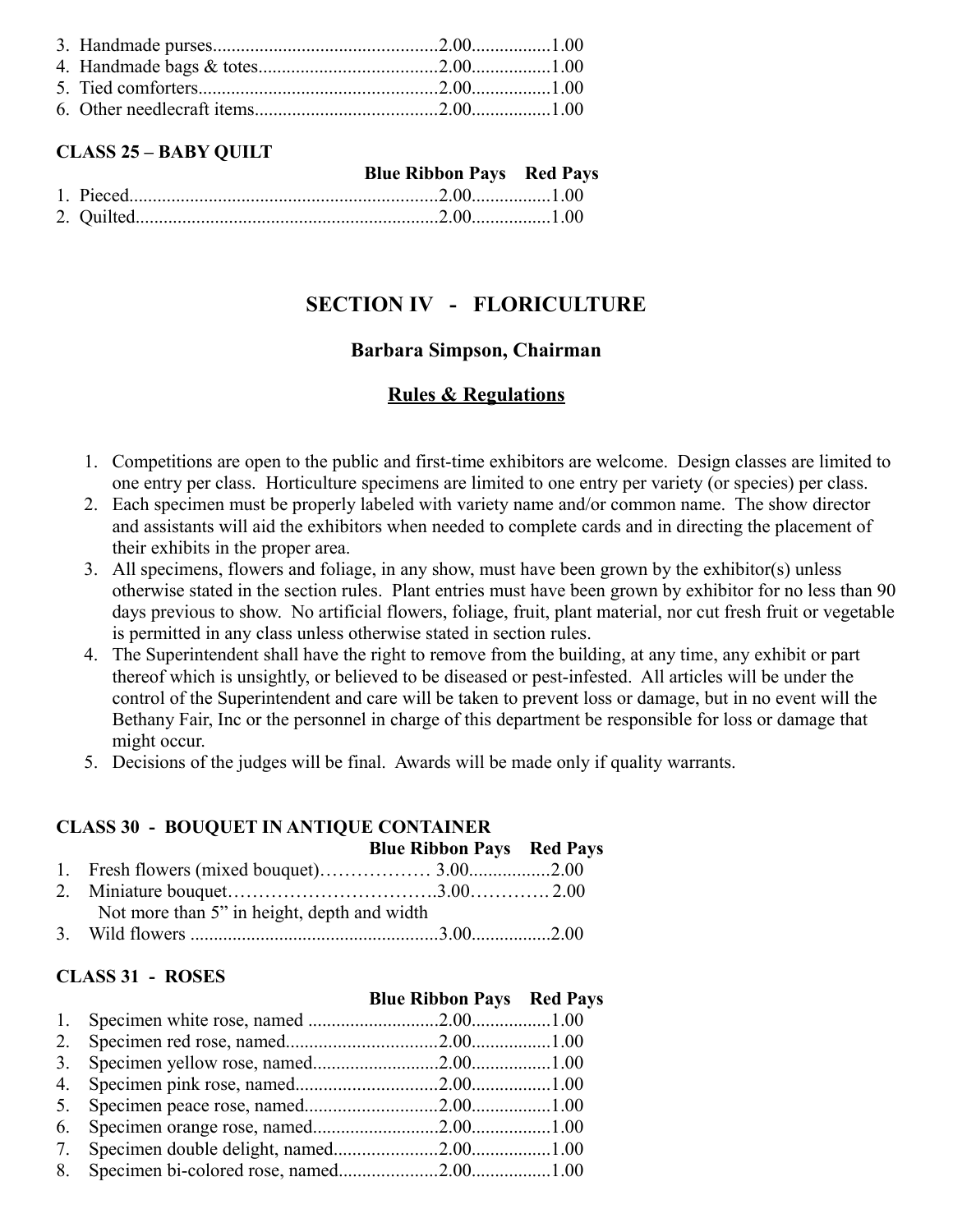|--|--|

#### **CLASS 32 - POTTED PLANTS**

|    | CLASS 32 - POLIED PLANIS                |                                  |  |
|----|-----------------------------------------|----------------------------------|--|
|    |                                         | <b>Blue Ribbon Pays Red Pays</b> |  |
|    |                                         |                                  |  |
|    | one specie per pot                      |                                  |  |
|    |                                         |                                  |  |
| 3. | Hanging container with plant or plants  |                                  |  |
|    |                                         |                                  |  |
|    | 4. Cactus or Succulent (in a container) |                                  |  |
|    |                                         |                                  |  |
|    |                                         |                                  |  |
| 5. | Begonia                                 |                                  |  |
|    |                                         |                                  |  |
|    |                                         |                                  |  |
|    |                                         |                                  |  |
|    |                                         |                                  |  |

#### **CLASS 33 - DAHLIAS**

|  | <b>Blue Ribbon Pays Red Pays</b> |  |
|--|----------------------------------|--|
|  |                                  |  |
|  |                                  |  |

#### **CLASS 34 - ANNUALS**

|    |                                                | <b>Blue Ribbon Pays Red Pays</b> |  |
|----|------------------------------------------------|----------------------------------|--|
| 1. |                                                |                                  |  |
| 2. | Celosia, one stalk any color                   |                                  |  |
|    |                                                |                                  |  |
|    |                                                |                                  |  |
| 3. | Petunia                                        |                                  |  |
|    |                                                |                                  |  |
|    |                                                |                                  |  |
|    | 4. Marigold                                    |                                  |  |
|    |                                                |                                  |  |
|    |                                                |                                  |  |
| 5. | Zinnia                                         |                                  |  |
|    |                                                |                                  |  |
|    | b. Collection of 5 (any color/variety)2.001.00 |                                  |  |
| 6. |                                                |                                  |  |
| 7. |                                                |                                  |  |
| 8. |                                                |                                  |  |
| 9. | Sunflowers                                     |                                  |  |
|    |                                                |                                  |  |
|    |                                                |                                  |  |
|    |                                                |                                  |  |
|    |                                                |                                  |  |

# **CLASS 35 - BIENNIALS AND PERENNIALS BULBS, CORMS, AND TUBERS**

 **Blue Ribbon Pays Red Pays**

#### 1. Chrysanthemums a. Large, 1 stem any color..........................2.00.................1.00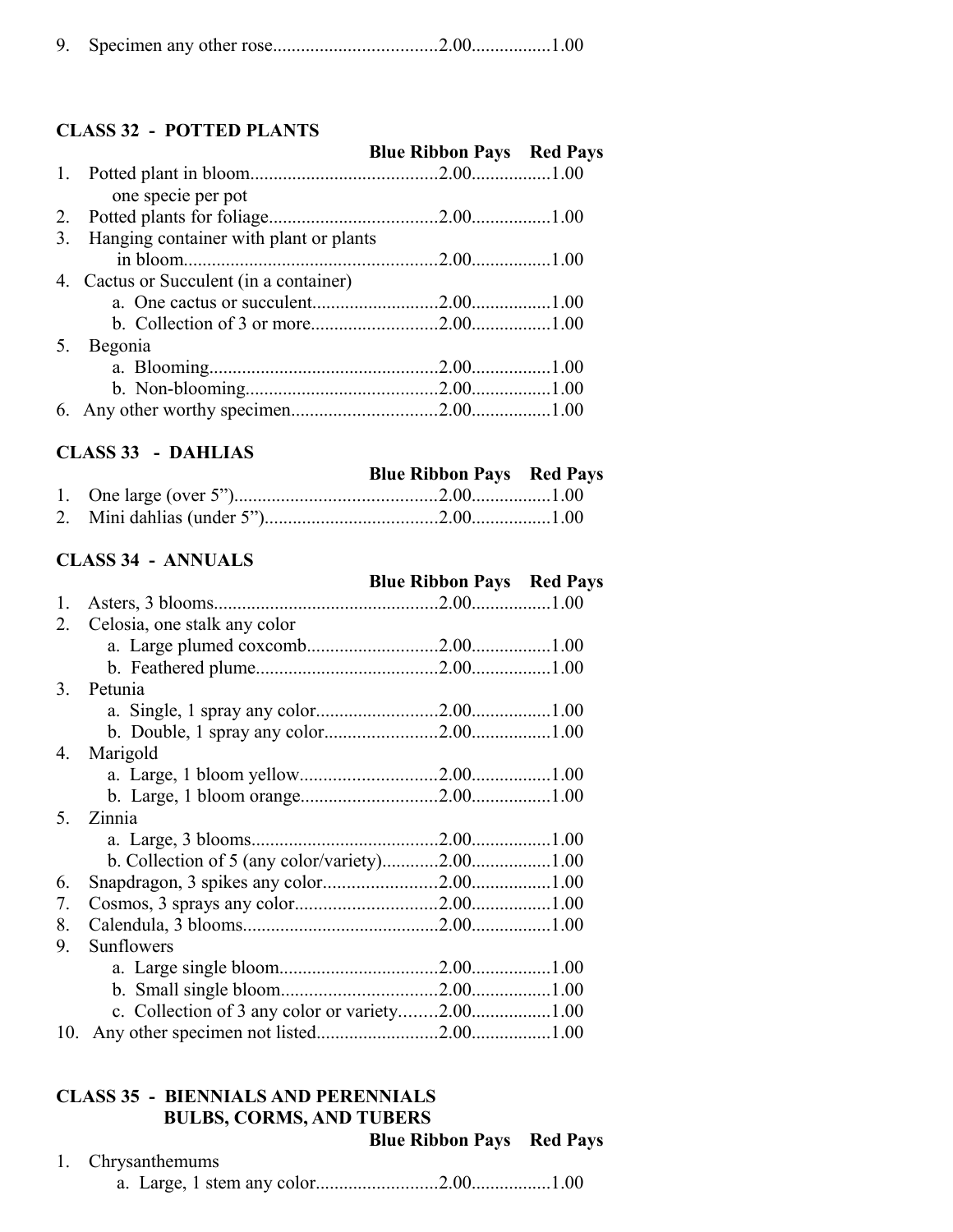| 2. Gladioli |  |
|-------------|--|
|             |  |
|             |  |
|             |  |
|             |  |

# **SECTION V - BAKING & PRESERVATION**

### **Becky Turley, Chairman Rules and Regulations**

**All the following FOODS must be brought in on disposable plates or containers and must have been prepared in 2022. Food items upon entry become the property of the Northwest Missouri State Fair. All visible molded food will be thrown away immediately. Due to food safety rules, ALL food items will be discarded at the end of the Fair.**

#### **CLASS 40 - QUICK BREADS (Baking Powder or Baking Soda)**

 Quick bread should be even or slightly rounded with golden brown crust, equally light throughout. Texture should be fine grain, not crumbly. Flavor should be characteristic of ingredients used. Any nuts or fruits should be evenly distributed.

|  | <b>Blue Ribbon Pays Red Pays</b> |  |
|--|----------------------------------|--|
|  |                                  |  |
|  |                                  |  |
|  |                                  |  |
|  |                                  |  |
|  |                                  |  |
|  |                                  |  |
|  |                                  |  |
|  |                                  |  |

#### **CLASS 41 - YEAST BREADS (1 Loaf)**

 Yeast breads should have uniform golden crust, smooth, well rounded top, slice easily, and hold shape. Texture should be moderately fine, even-grained, free from large air bubbles. Flavor should be pleasant with bland nut-like flavor.

|  | <b>Blue Ribbon Pays Red Pays</b> |  |
|--|----------------------------------|--|
|  |                                  |  |
|  |                                  |  |
|  |                                  |  |
|  |                                  |  |
|  |                                  |  |
|  |                                  |  |
|  |                                  |  |
|  |                                  |  |

#### **CLASS 42 - CAKES**

- 1. Angel food and sponge cakes should be baked in a standard round pan with large center tube.
- 2. Cakes made with fat or vegetable oil in round, square, or oblong pans. Layers stacked.
- 3. Cakes must be exhibited on paper plates or neat cardboard squares not more than one inch larger than cake.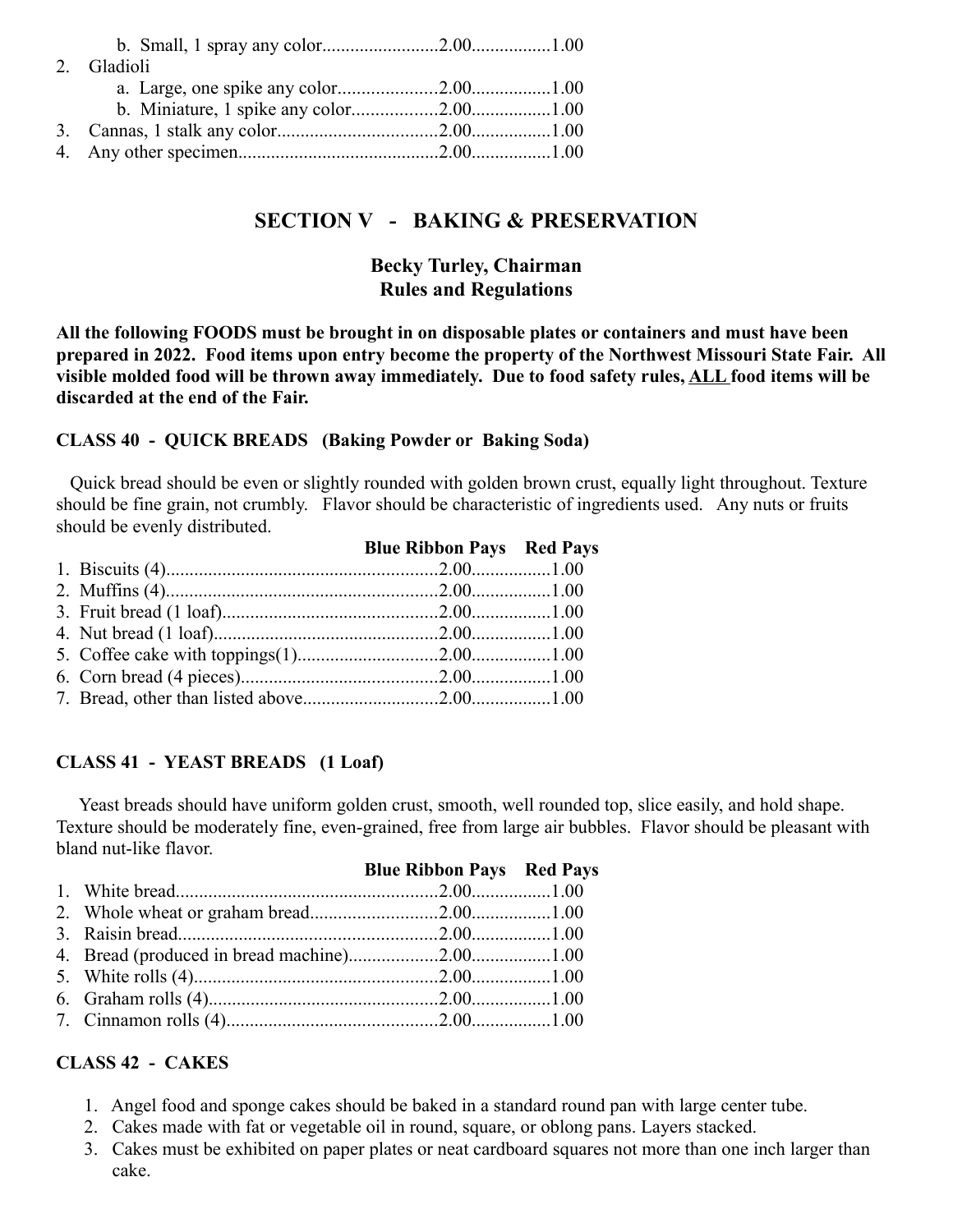4. Should be light, with fine even texture, moist and velvety, but not sticky. Pleasant taste, with flavor wellblended.

|                                                   | <b>Blue Ribbon Pays Red Pays</b> |  |
|---------------------------------------------------|----------------------------------|--|
|                                                   |                                  |  |
|                                                   |                                  |  |
|                                                   |                                  |  |
| 4. Layer cake, German Choc or Devils food2.001.00 |                                  |  |
|                                                   |                                  |  |
|                                                   |                                  |  |
|                                                   |                                  |  |
|                                                   |                                  |  |
|                                                   |                                  |  |
|                                                   |                                  |  |
|                                                   |                                  |  |

#### **CLASS 43 - COOKIES**

Please display four (4) cookies on a plain 6 inch white paper plate and placed in a ziploc type plastic bag. Cookies should be uniform in shape, and not too thin to bake evenly. Cookies should be tender or crisp, depending on the type, but should not be gritty or tend to crumble too easily. The flavor should be agreeable and not carry any taste of the shortening used.

|    | <b>Blue Ribbon Pays Red Pays</b> |  |
|----|----------------------------------|--|
|    |                                  |  |
|    |                                  |  |
|    |                                  |  |
| 4. |                                  |  |
|    |                                  |  |
|    |                                  |  |
|    |                                  |  |
| 8. |                                  |  |
|    |                                  |  |
|    |                                  |  |
|    |                                  |  |
|    |                                  |  |
|    |                                  |  |

#### **CLASS 44 - CANDY**

Please display six (6) pieces on a plain 6" white paper plate and placed in a ziploc type plastic bag. Candy must be cut, dropped, or broken into good size for eating.

|  | <b>Blue Ribbon Pays Red Pays</b> |  |
|--|----------------------------------|--|
|  |                                  |  |
|  |                                  |  |
|  |                                  |  |
|  |                                  |  |
|  |                                  |  |
|  |                                  |  |
|  |                                  |  |

# **PRESERVATION**

#### **Rules and Regulations**

**Canned goods will be displayed in regulation jars with rings left on.**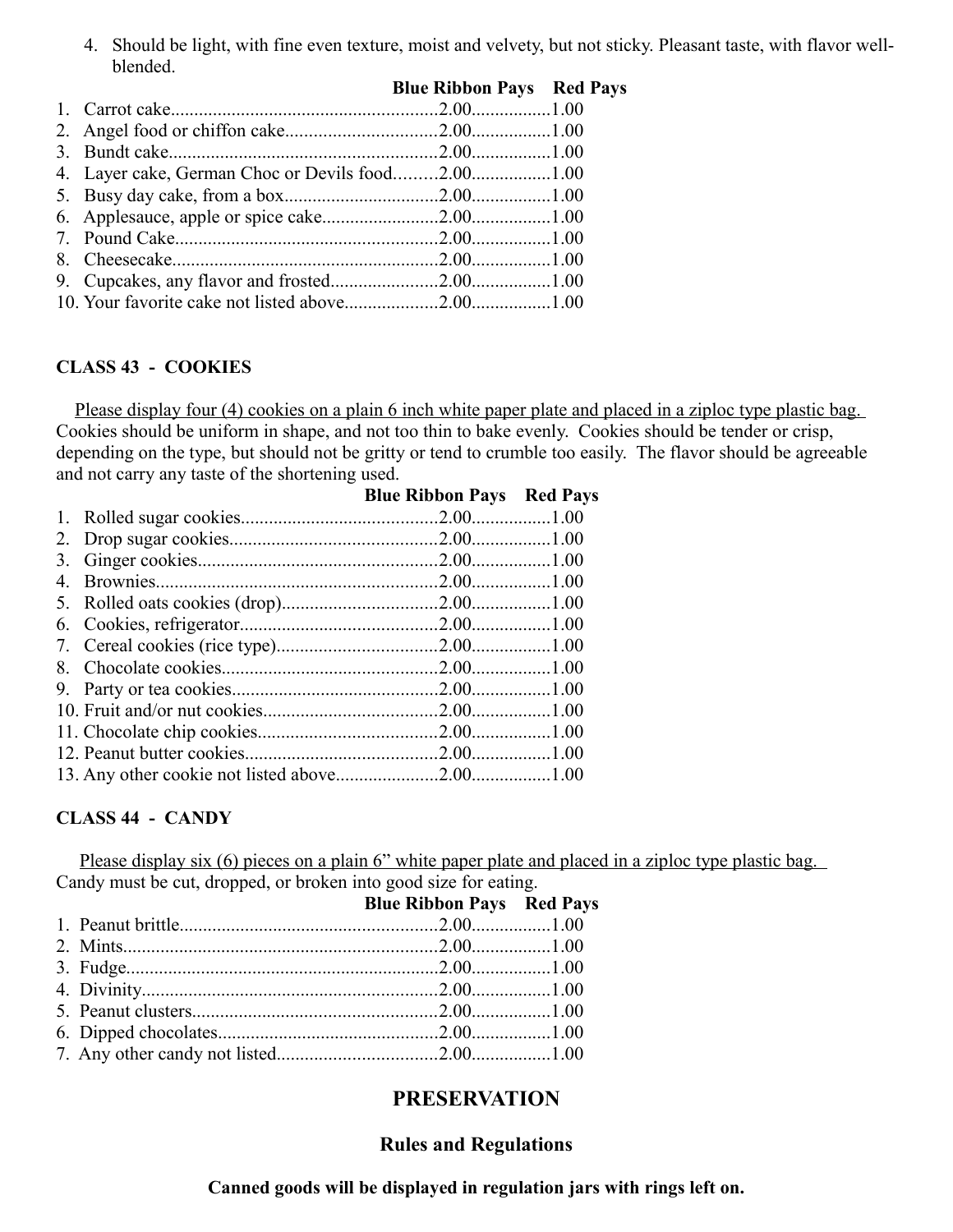#### **No food preservation items will be opened.**

 Jars used for canning must be standard colorless glass jars, sealed with two-piece lids. Jars with zinc lids will not be accepted. Jellies must be in standard jelly jars. No jelly sealed with paraffin wax will be accepted.

 Each entry **MUST** have a plain white label stating: product – specify name of canned food: date – month and year processed (all products must be less than 1 year since process date). Please *do not* include your name on canning labels.

#### **PRESERVATION TIPS**

Exhibits will be judged by University of Missouri Extension Centers Canning Guide available at county University Extension Centers. Any sign of spoilage, unsealed jars or alteration from recommended procedures will be basis for disqualification.

Jars should be full: proper head space; liquid clear, free of sediment; food of uniform size or pieces.

Color: Clear and fresh looking.

Jellies: Clear, translucent, holds shape, tender and free of crystals.

Preserves: Fruit should be of natural color, transparent, plums and pieces of fruit should hold their shape. Syrup should be thick and clear, but not set.

Marmalade's: Contains pulp of fruit suspended throughout jellied juice. Color should be bright.

Conserve: A combination of fruits in jellied juice. May contain raisins or nuts.

Jams: Soft fruit and syrup of good bright color, thick and of good consistency.

#### **PRESERVATION JUDGING CRITERIA**

| Pack (proper head space, no air bubbles or foreign matter)30 |  |
|--------------------------------------------------------------|--|

#### **CLASS 47 - CANNED FRUIT**

|  | <b>Blue Ribbon Pays Red Pays</b> |  |
|--|----------------------------------|--|
|  |                                  |  |
|  |                                  |  |
|  |                                  |  |
|  |                                  |  |
|  |                                  |  |
|  |                                  |  |
|  |                                  |  |

#### **CLASS 48 - CANNED VEGETABLES**

| <b>Blue Ribbon Pays Red Pays</b> |  |
|----------------------------------|--|
|                                  |  |
|                                  |  |
|                                  |  |
|                                  |  |
|                                  |  |
|                                  |  |
|                                  |  |
|                                  |  |
|                                  |  |
|                                  |  |
|                                  |  |

#### **CLASS 49 - PRESERVES**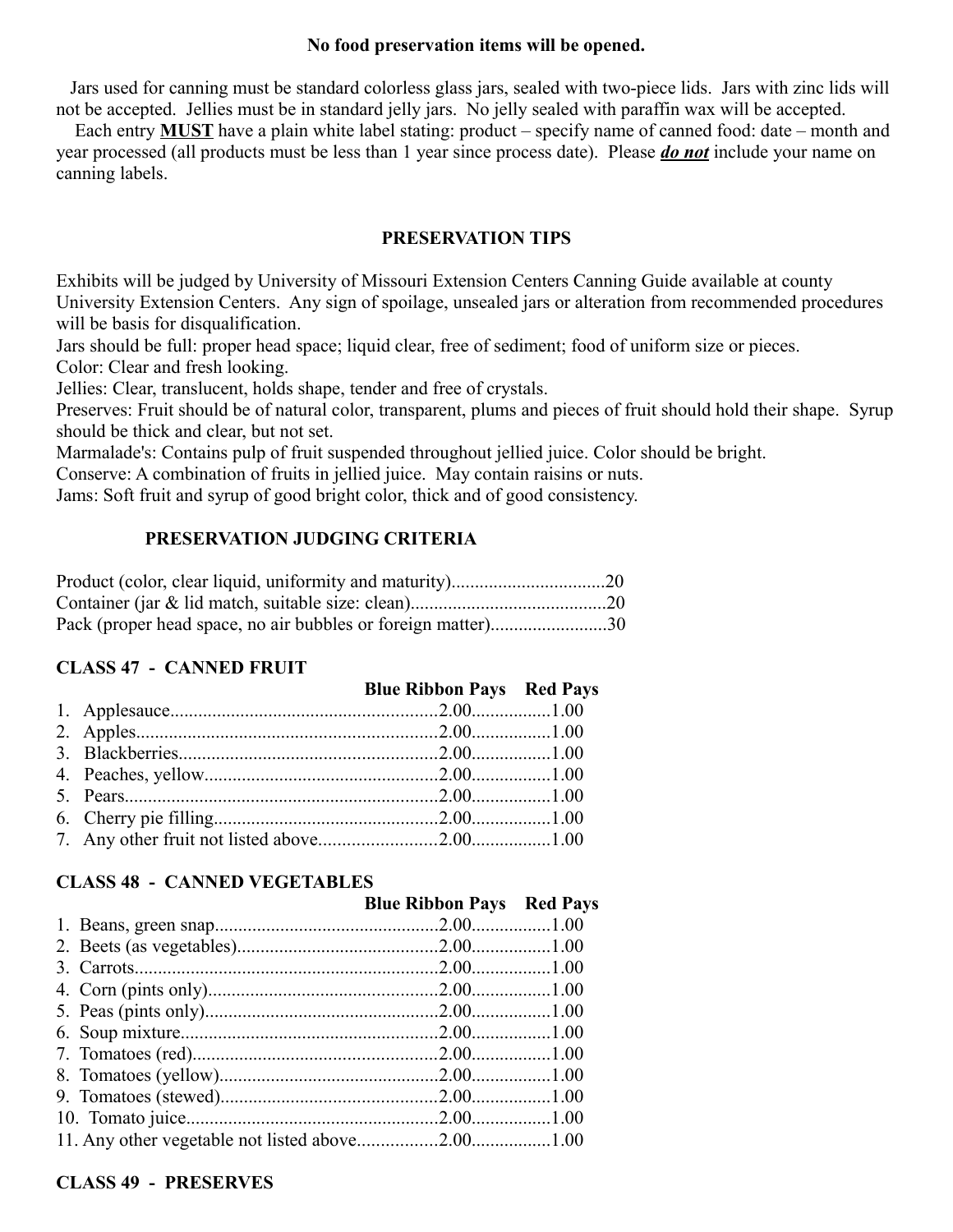# **Blue Ribbon Pays Red Pays**

#### **CLASS 50 - JELLIES**

# **Blue Ribbon Pays Red Pays**

# **CLASS 51 - JAMS, MARMALADES, BUTTER AND SYRUP**

|  | <b>Blue Ribbon Pays Red Pays</b> |  |
|--|----------------------------------|--|
|  |                                  |  |
|  |                                  |  |
|  |                                  |  |
|  |                                  |  |
|  |                                  |  |
|  |                                  |  |
|  |                                  |  |
|  |                                  |  |
|  |                                  |  |
|  |                                  |  |
|  |                                  |  |
|  |                                  |  |

# **CLASS 52 - PICKLES, RELISHES AND SAUCES**

|    |                                                     | <b>Blue Ribbon Pays Red Pays</b> |  |
|----|-----------------------------------------------------|----------------------------------|--|
|    |                                                     |                                  |  |
|    |                                                     |                                  |  |
| 3. |                                                     |                                  |  |
| 4. |                                                     |                                  |  |
| 5. |                                                     |                                  |  |
| 6. |                                                     |                                  |  |
| 7. |                                                     |                                  |  |
| 8. |                                                     |                                  |  |
| 9. |                                                     |                                  |  |
|    |                                                     |                                  |  |
|    |                                                     |                                  |  |
|    |                                                     |                                  |  |
|    |                                                     |                                  |  |
|    |                                                     |                                  |  |
|    |                                                     |                                  |  |
|    |                                                     |                                  |  |
|    |                                                     |                                  |  |
|    | 18. Any other pickled item not listed above2.001.00 |                                  |  |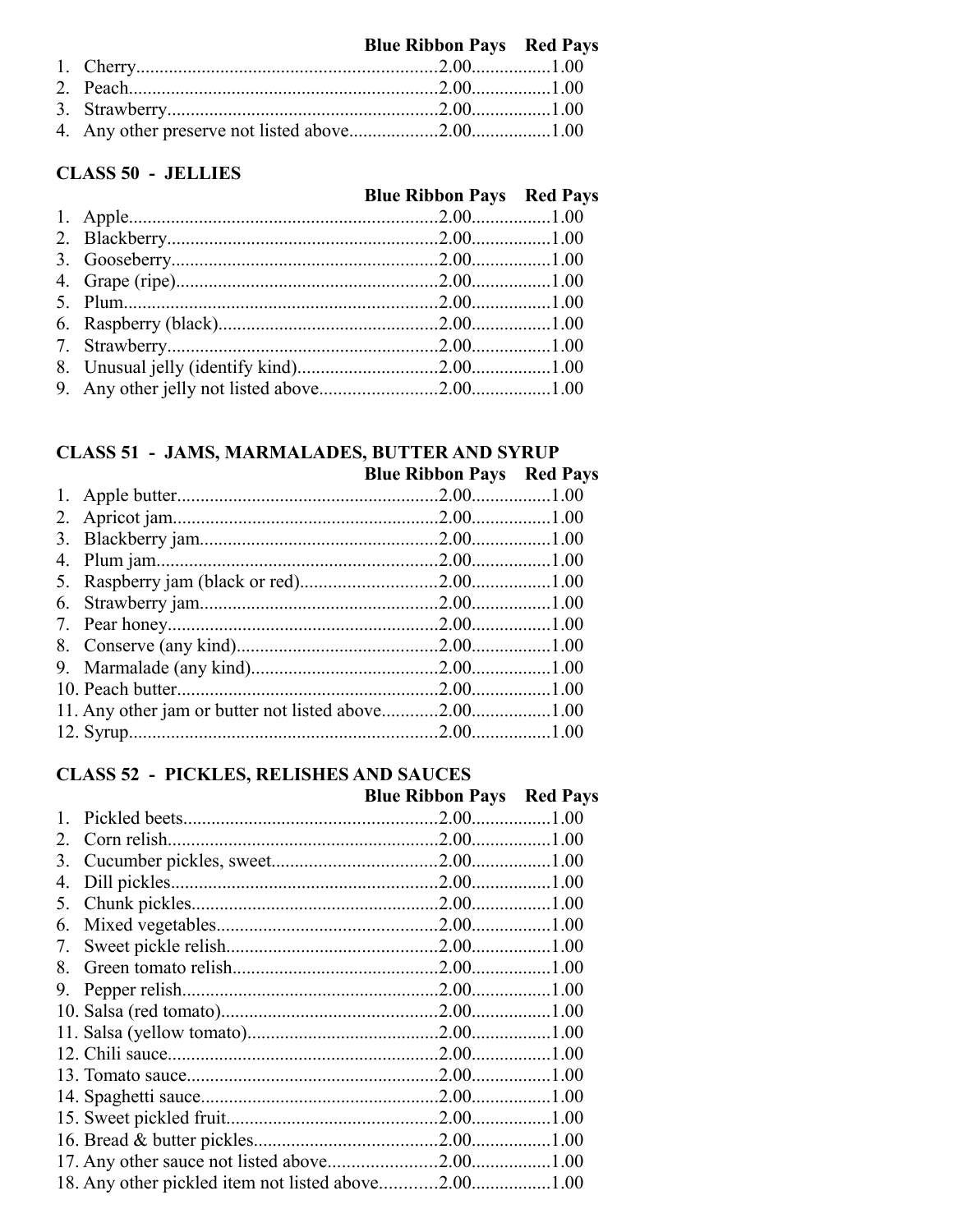# **SECTION VI - FARM PRODUCTS**

### **Lynda Ratliff, Chairman Rules & Regulations**

This show is open to all Gardeners. The entries must be in the name of the exhibitor.

- 1. Entries must have been grown by the exhibitor and under the exhibitor's care for 3 months or longer.
- 2. The Superintendent reserves the right to subdivide all classes by species, variety, color or size.
- 3. More than 1 entry per class may be made by an exhibitor, provided each entry is of a different cultivar, type or color.
- 4. The main points to consider in selecting fruits and vegetables for entries or for exhibition are the quality, condition, representative and uniformity of the crops. Many people think that the large specimens win the prizes. Except for the "jumbo" classes, this is not the case. Market standards for quality, condition, representative and uniformity are far more important. We advise the exhibitor to first select specimens that are as near physically perfect as possible, free from insect and disease injury and high in quality, then choose from this selection those specimens which combine the ideal characteristics of the fruit or vegetable and which are most uniform in size, color and other characteristics. It is highly recommended that exhibitors prepare their vegetables for exhibit as described in the publication MU Guide: Exhibiting and Judging Garden Vegetables
- 5. The Superintendent shall have the right to remove from exhibition at any time any exhibit or any part thereof which is unsightly.
- 6. The variety or cultivar name must be displayed with the entry.
- 7. The fruits or vegetables must be displayed whole, in a manner which best displays the character of the variety, unless otherwise stated.

#### **CLASS 60 - SEEDS & PLANTS**

|                |                                 | <b>Blue Ribbon Pays Red Pays</b> |  |
|----------------|---------------------------------|----------------------------------|--|
|                |                                 |                                  |  |
| 2 <sub>1</sub> |                                 |                                  |  |
|                |                                 |                                  |  |
|                |                                 |                                  |  |
|                |                                 |                                  |  |
|                |                                 |                                  |  |
|                |                                 |                                  |  |
|                |                                 |                                  |  |
|                |                                 |                                  |  |
|                |                                 |                                  |  |
|                |                                 |                                  |  |
|                | $(30\% \text{ or more legume})$ |                                  |  |

#### **CLASS 61 - ROOT CROPS**

|  | <b>Blue Ribbon Pays Red Pays</b> |  |
|--|----------------------------------|--|
|  |                                  |  |
|  |                                  |  |
|  |                                  |  |
|  |                                  |  |
|  |                                  |  |
|  |                                  |  |
|  |                                  |  |
|  |                                  |  |
|  |                                  |  |